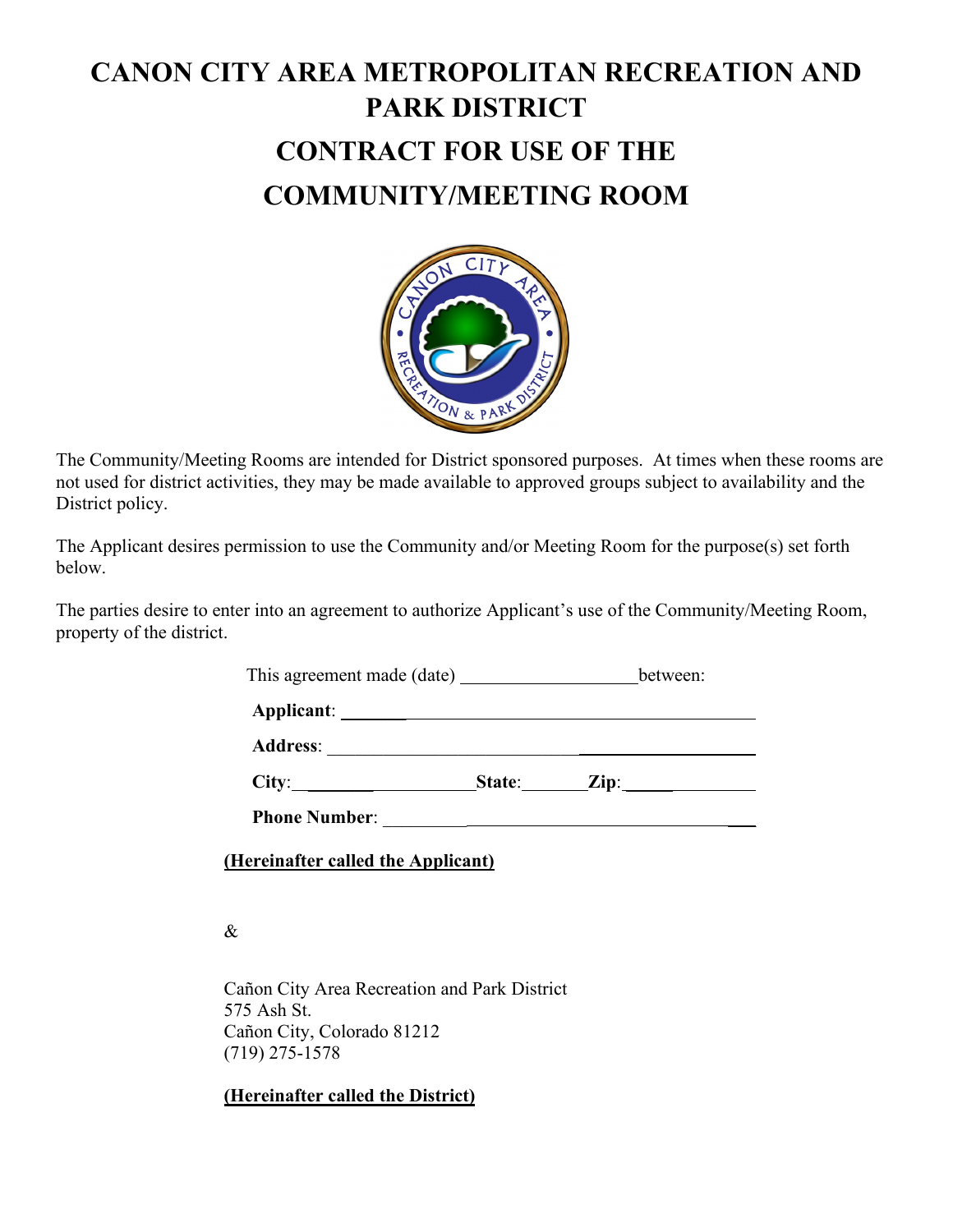### **TERMS:**

1. The Community/Meeting Room(s) shall be used for the following:

| Date:<br><u> 1989 - Johann Harry Barn, mars and de Branch and de Branch and de Branch and de Branch and de Branch and de Br</u> |  |
|---------------------------------------------------------------------------------------------------------------------------------|--|
|                                                                                                                                 |  |
|                                                                                                                                 |  |
|                                                                                                                                 |  |
|                                                                                                                                 |  |
|                                                                                                                                 |  |

2. The Applicant shall pay the following charges for the use of Community/Meeting Room:

|                         | <b>WITHOUT ALCOHOL</b>                                         | <b>WITH ALCOHOL</b>                                                           |
|-------------------------|----------------------------------------------------------------|-------------------------------------------------------------------------------|
| Damage/Cleanup          |                                                                |                                                                               |
| Deposit:                | \$200.00                                                       | \$300.00                                                                      |
| <b>Rental Fees:</b>     | $$40.00/hr. - 2 hr. minimum$<br>$$300.00/day$ (8 hrs. or more) | $$60.00/hr. -2 hr. minimum$<br>$$450.00/day$ (8 hrs. or more)<br>*NO KEG BEER |
| <b>Non-Profit Rate:</b> | \$25.00/hr. – 2 hr. minimum<br>\$200.00/day (8 hrs. or more)   |                                                                               |

**Non-Refundable Deposit:** 1 hour of room rental rate will be applied to the final payment  *\*\*Please see Item 3 below\*\**

**Community Room Maximum Capacity**: 188 Total **Available Tables**: Round - 6, 6 ft. – 3, and 8 ft. - 16 **Available Chairs**: 100

#### **When leaving, please make sure all doors/windows are locked and all lights are turned off. Applicant is responsible for damage/cleanup of room(s) used.**

- 3. At the time the reservation is made, both the damage deposit and one hour of the room reservation must be paid. The one-hour fee will be applied toward the final payment due and in non-refundable. The damage deposit may be refunded if the reservation is canceled prior to the date reserved. If the reservation is canceled, for any reason other than the fault of the District, the damage deposit will be returned. But the reservation fee will not be returned.
- 4. All parties agree and understand that schedules are subject to change and that the District activities shall take precedence over non-District activities. District shall notify Applicant of any changes within a reasonable time. Applicant shall have the option of agreeing to said changes and proceeding in accordance with the changes or treating this agreement as void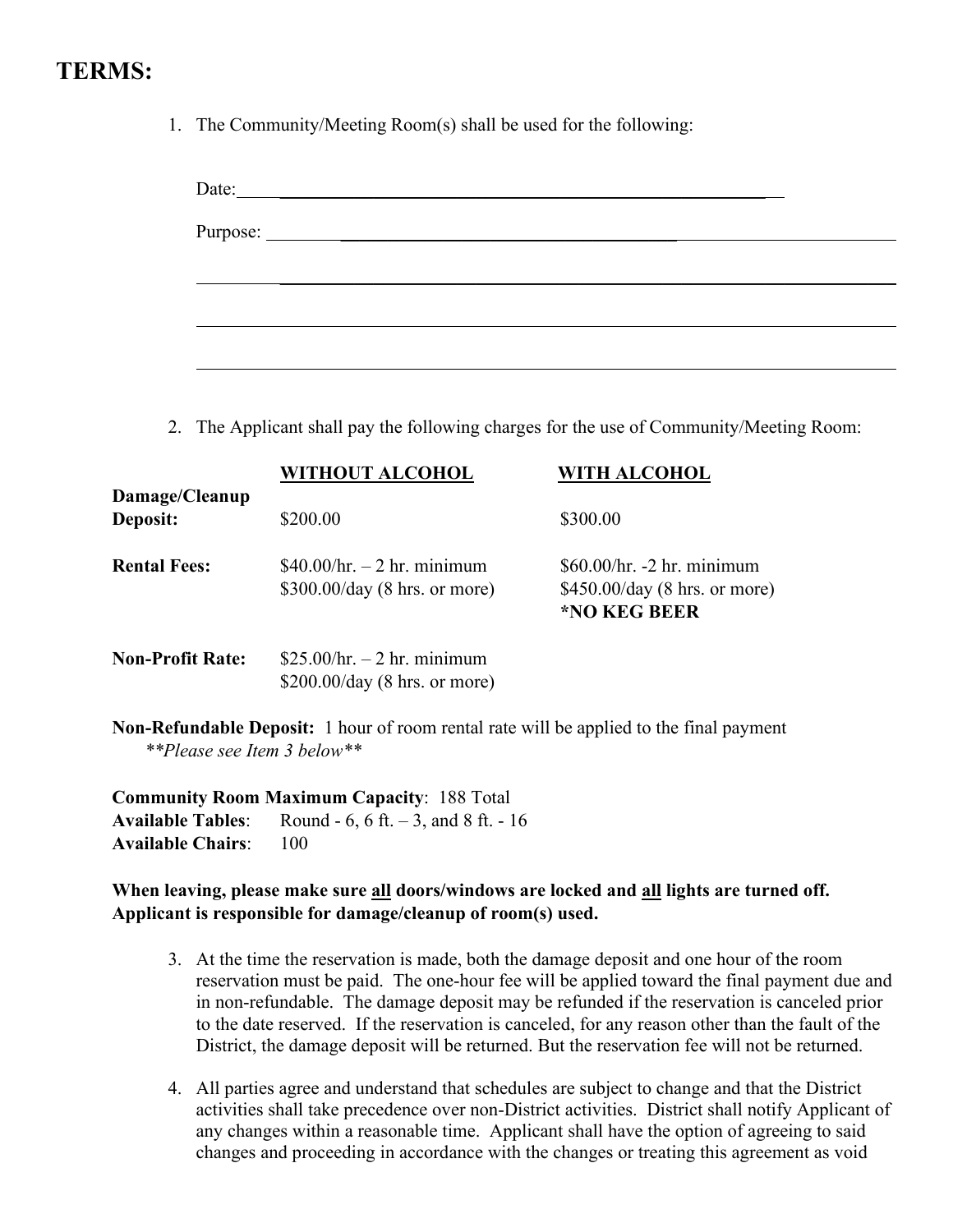and cancelled. Under no circumstances shall such a change constitute a breach of this contract by the District nor shall such change entitle Applicant to any claim of damages.

- 5. If changes are made by the District pursuant to Paragraph 5 of this contract and are accepted by the Applicant, said changes shall constitute a substituted term of this contract. The remainder of this contract shall remain in full force and effect.
- 6. Applicant may be excused from payment of fee for any scheduled usage if a notice of 5 business days is given to the District.
- 7. Applicant must give a minimum of 5 business days advance notice of cancellation of event. If such notice is not given, usage deposit will be forfeited to the District.
- 8. Applicant shall be held liable for any damage to District property or equipment or loss of the same is such damage or loss occurs while Applicant is using Community/Meeting Room facilities of the District. Applicant additionally agrees to indemnify and hold harmless the District from any and all liability: loss or damage District may suffer as a result of claims, demands, costs or judgements including reasonable attorney fees arising from Applicant's use of the above-mentioned facilities.
- 9. Key rental policy. Keys must be returned to the Recreation District office on the next business day after the event date or deposit will be forfeited.
- 10. Full payment of Usage Deposit shall be made one (1) week prior to the actual confirmation of the Applicant's reservation of the Community/Meeting Room. Full payment of Fees and Charges are due one (1) week prior to the date of the event. At the time the keys are returned, Applicant will be notified if they will be receiving a refund or if there is need of further payment. If there are no keys issued, notification of refund or additional changes will be made know to the Applicant by the District no later than two business days after Applicant's use. District shall further be entitled to recover costs of collection, including reasonable attorney fees.
- 11. If the Applicant fails to pay for necessary additional changes, District reserves the right to refuse future use of District Facilities and Usage Deposit will be forfeited.
- 12. Any District policies or rules governing the use of Community/Meeting Room(s) are incorporated herein by reference and made a part of this agreement.
- 13. If Applicant is an unincorporated association, the individual signing in behalf of the Applicant agrees to be personally bound by the terms of this contract. The parties acknowledge that the District is unwilling to enter into an agreement with an unincorporated association without this individual guarantee.
- 14. Notwithstanding the terms of this agreement, use of the Community/Meeting Room(s) is subject to the ultimate approval by the Executive Director or his designee.